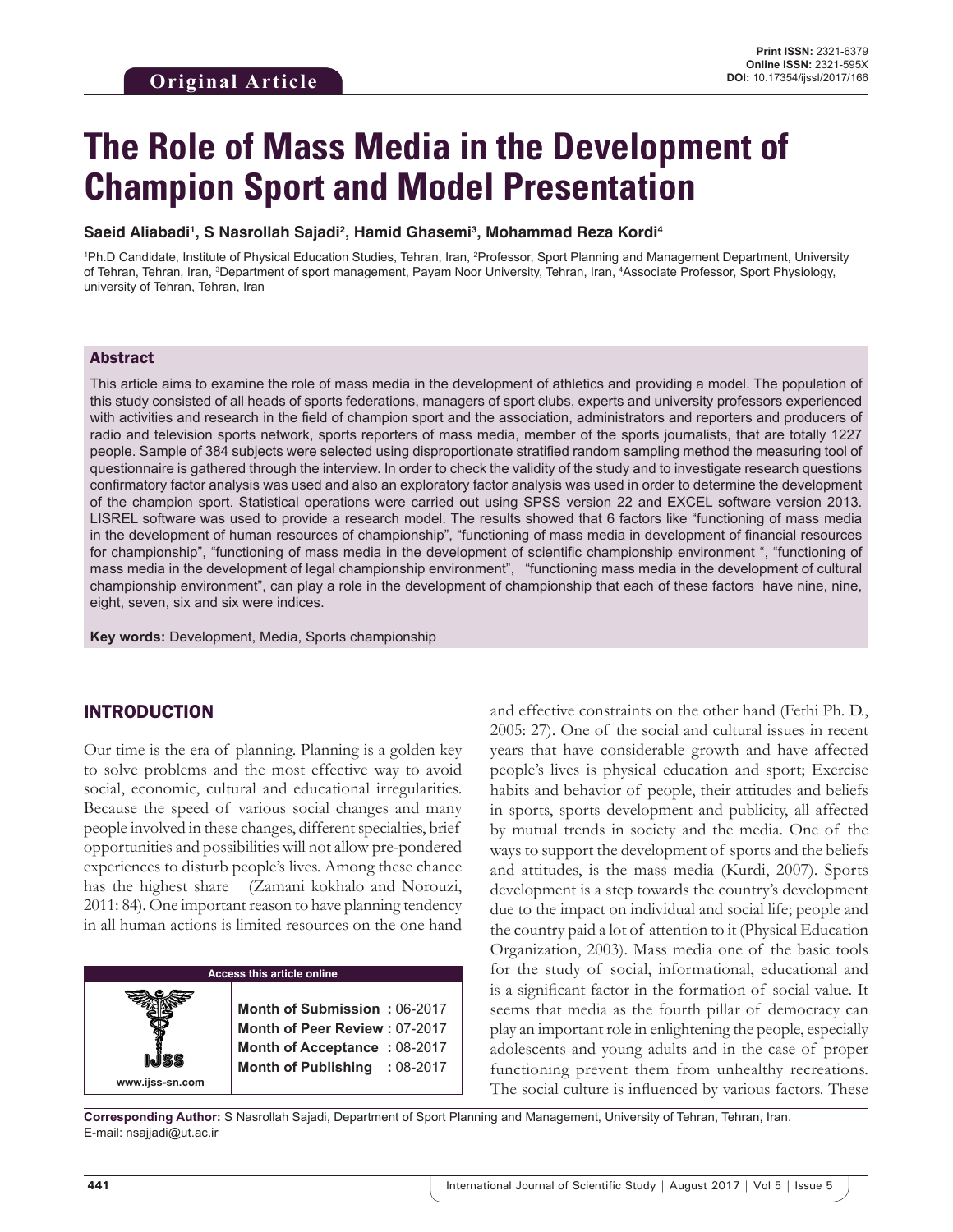factors can influence their beliefs and attitudes. Physical Education and Sport is a social phenomenon that has grown in recent years and almost everyone were highly affected by it. Mass media is a significant factor in forming social values that the posted content can have great impact in improving the situation in the country (according to the Moradi et al., 2011). IRIB as the national media, in the decade that amazing transformation in communications has transformed all human relations, it needs to have a new management tools and approaches that reconcile traditional assessment methods to modern methods for managing which looks more to the future than to the past. Therefore, IRIB in the Fourth Development Plan took a bigger step in the planning and outlining. They charted their moves in next five years with a strategic, forward-looking and focused on the challenges of the external and internal environment analysis. The result of this effort is the preparation, approval and publication of a document called the media horizon (Malek et al., 2007). In this regard, it is the most powerful media for designing and the spreading of ideas and the most efficient means to penetrate into the heart of communities, cultures and attitudes (Ghasemi, 2007). And it became social realities in the communities and a source of mold formation (Scott, 2001). In fact, a major part of our attitude to the world is rooted in media messages that have been built. They are having vast influence and a direct impact on the values and norms of society (Minaghian & Sullivan, 2002). In fact, it can be said that the relationship between the media and sports have pros and cons. Despite the fact that sports have a significant contribution to the media, there is no doubt in the case of the media that promote sports and promote sports culture. Therefore, since both the sports and media institutions are very influential in the modern world and also interact directly with the majority of the population (young people) the beginning of the macro policy that will lead to profitability and development of sports programming is very necessary for the community. Policies that should be implemented as planned to reach conclusions on the economy of sports and the country. So that Hanstyd & Ezequiel (2010) argued that sports is managed by the media and media play an undeniable role in the success of sports teams (Zare, 2014). Recently, countries have found that the development of sports in different dimensions and taking advantage of its direct and indirect benefits is not possible without appropriate planning and policy (Mozaffari, 2012). In Rynsen (2002) study Subjects have emphasized on the role of sport and its development on the development of championship sport and it was considered as a support for professional sports and championship. Bonari et al (2016) in a study of analysis of media influence on the development of college sports indicated that there is a significant difference between

current and desired status. Factor analysis results showed that variables mass media affect the technical performance of judges, technical performance of coaches and managers promoting awareness of college sports.

In Iran there are various stakeholders in championship sport. Each of the relevant institutions need identified and codified goals in order to do the right things. Federations, sports associations, clubs, National Olympic Committees and the Physical Education Organization kind of deal with Iran's athletics. Systematic and organized planning in this institution has a significant importance. Considering that physical education required sport community to train athletes every year, will incur enormous costs, is trying to train qualified people to achieve the objectives of the sports community. Evaluation of community participation in sport of champions during the years 2001 and 2002 show a downward trend, the decline rate is faster than the increase rate which is a threat for the championship sports. Statistics show that the percentage of participation in the championships of Iran is a striking difference with the percentage of other countries and this issue is considered one of the weaknesses of championships and should be carefully considered by authorities (comprehensive plan of physical education and sport, 2003). Studies show that even in many countries, including Iran considering these sports and prioritizing them is in the law and legislation.

Therefore, there will not be any doubt in the need for considering sports, especially championships, whether by the government for planning and development or by people for participating in a variety of sports. However, given the undeniable role of sports media in shaping and directing public opinion and the role of physical activity and sport in physical and mental health of the people we intended to examine that to what extent have the mass media contributed in the development of championship in Tehran?

### RESEARCH METHODOLOGY

This study is considered a descriptive research based on the method of data collection. Also according to the method of data analysis, the data in this study is gathered using correlational and structural equation model. The population of this study consisted of all heads of sports federations, managers of sport clubs, experts and university professors experienced with activities and research in the field of champion sport and the association, administrators and reporters and producers of radio and television sports network, sports reporters of mass media, member of the sports journalists, that are totally 1227 people. According to Morgan table, the sample size in this study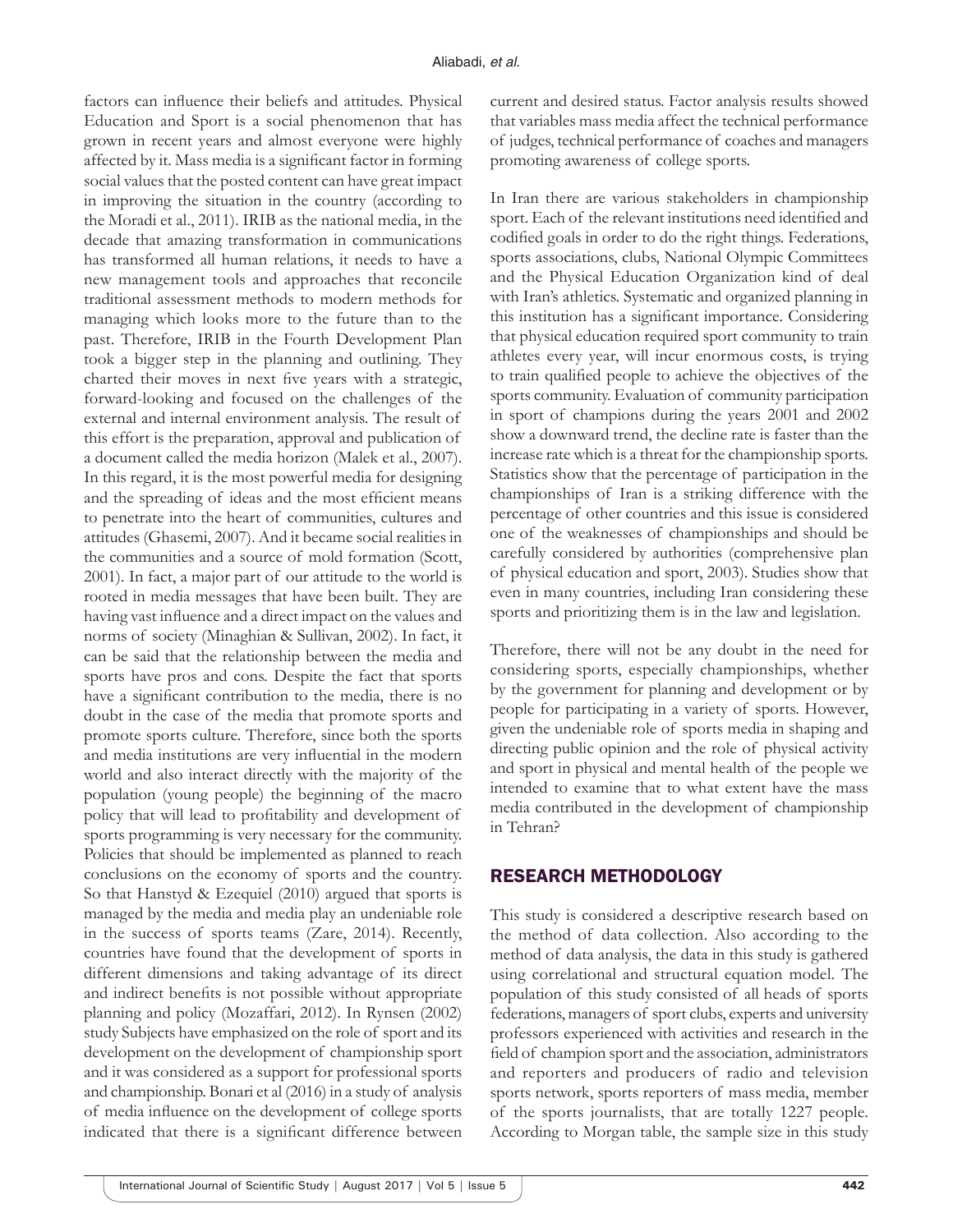was 375 and in this study 400 questionnaires have been distributed randomly. In this study the first part of the qualitative data was related to determining the questions of the questionnaire through interviews with experts and specialists in a non-randomized way. In order to compile a questionnaire and identify the components of the role of mass media in the development of championship first of all interviews with experts and theoretical saturation and then a questionnaire and focus groups were used. The content validity of the questionnaire was approved by the sports management. Exploratory function analysis is used for construct validity of the questionnaire, Cronbach's alpha coefficient for reliability, Kolmogrov-Smirnov test for normality of distribution, Means comparison test for examining the differences in various media, Friedman test for ranking model based on ratings) and in the quality section: qualitative data analysis for an interview through encryption and coding for the focused group and an interview for the final approval of the proposed model by the group.

#### **Research Findings**

According to Table 1, 45.9% of the sample was female and 54.1% was male. 27.7% of the sample was aged between 36 to 40 years old, while 9.9% were above 50 years. 0.35% of the sample was educated in sports related fields and 26.6 percent was related to media sciences.

#### **Factor analysis and construct validity of the study:**

In order to evaluate the research model at first it is necessary to investigate the construct validity, using confirmatory factor analysis to identify measuring indicator of research variables and to put in the research model.

Factor analysis results in Table 2 show that all indicators about "The role of mass media in the development of the sport of champions" have t value and acceptable hidden variables which are appropriate indicators to investigate the role of mass media in the development of the sport of champions. In continuation of the exploratory factor analysis was used to determine and identify the characteristics of the mass media in the development of various aspects of the sport of champions. As a result before factor analysis, Kaiser- Meyer-Oklin measure of sampling adequacy (KMO) in order to ensure criteria and Bartlett's test was used to determine correlations between variables (items).

According to the findings of Table 3 KMO value obtained is 0.877. This amount suggests that the number of samples is sufficient for factor analysis and factor analysis for the desired data is possible and data can be reduced to a series of hidden variables. The Bartlett test results ( $\chi^2$ =28055.7, Sig=0.001) indicates that there is a high correlation between

## **Table 1: Demographic characteristics of the study sample**

| <b>Statistical indicators</b>                      | <b>Frequency</b> | <b>Frequency %</b> |
|----------------------------------------------------|------------------|--------------------|
| Gender                                             |                  |                    |
| Female                                             | 181              | 45.9               |
| Male                                               | 213              | 54.1               |
| Under 30                                           | 22               | 5.6                |
| Age                                                |                  |                    |
| 31 to 35                                           | 88               | 22.3               |
| 36 to 40                                           | 109              | 27.7               |
| 41 to 45                                           | 82               | 20.8               |
| 46 to 50                                           | 54               | 13.7               |
| Over 50 years                                      | 39               | 9.9                |
| Diploma or under diploma                           | 25               | 6.3                |
| Associate Degree                                   | 58               | 14.7               |
| Education                                          |                  |                    |
| <b>BA</b>                                          | 182              | 46.2               |
| MA                                                 | 103              | 26.1               |
| P.H.D                                              | 15               | 3.8                |
| No reply                                           | 11               | 2.8                |
| Field of study                                     |                  |                    |
| Related to sports science                          | 138              | 35                 |
| Related to media science                           | 105              | 26.6               |
| Other fields                                       | 132              | 33.5               |
| No reply                                           | 19               | 4.8                |
| Job Title                                          |                  |                    |
| Federation                                         | 21               | 5.3                |
| Club Manager                                       | 67               | 17                 |
| <b>Experts and specialist</b>                      | 101              | 25.6               |
| Academic staff                                     | 12               | 3                  |
| Reporter                                           | 96               | 24.4               |
| Managers, experts and producers of<br>TV and radio | 72               | 18.3               |

the items. Therefore, it is permitted to continue using other factor analysis. In the following the results of the factor analysis is provided that is obtained by the hidden variables for each factor.

Based on the results of exploratory factor analysis extraction of six factors functions of mass media in the development of different aspects of the champion sports is specified considering the index of each section In accordance with the table in order of the variance percent of each factor:

## DISCUSSION AND CONCLUSION

The results showed that the most important functions of the mass media in the development of human resources, championship sport includes "The growth of sports talent", "recruiting capable employees for sport clubs" and "sport talent discovery" and other indicators were the next priorities. The obtained results thus were in line with Mark and Thomas (3013) findings. In their study Mark and Thomas (2013) reached the conclusion that sports' broadcasting has potential effects on the active participation of immigrants and non-immigrants of Turkish origin in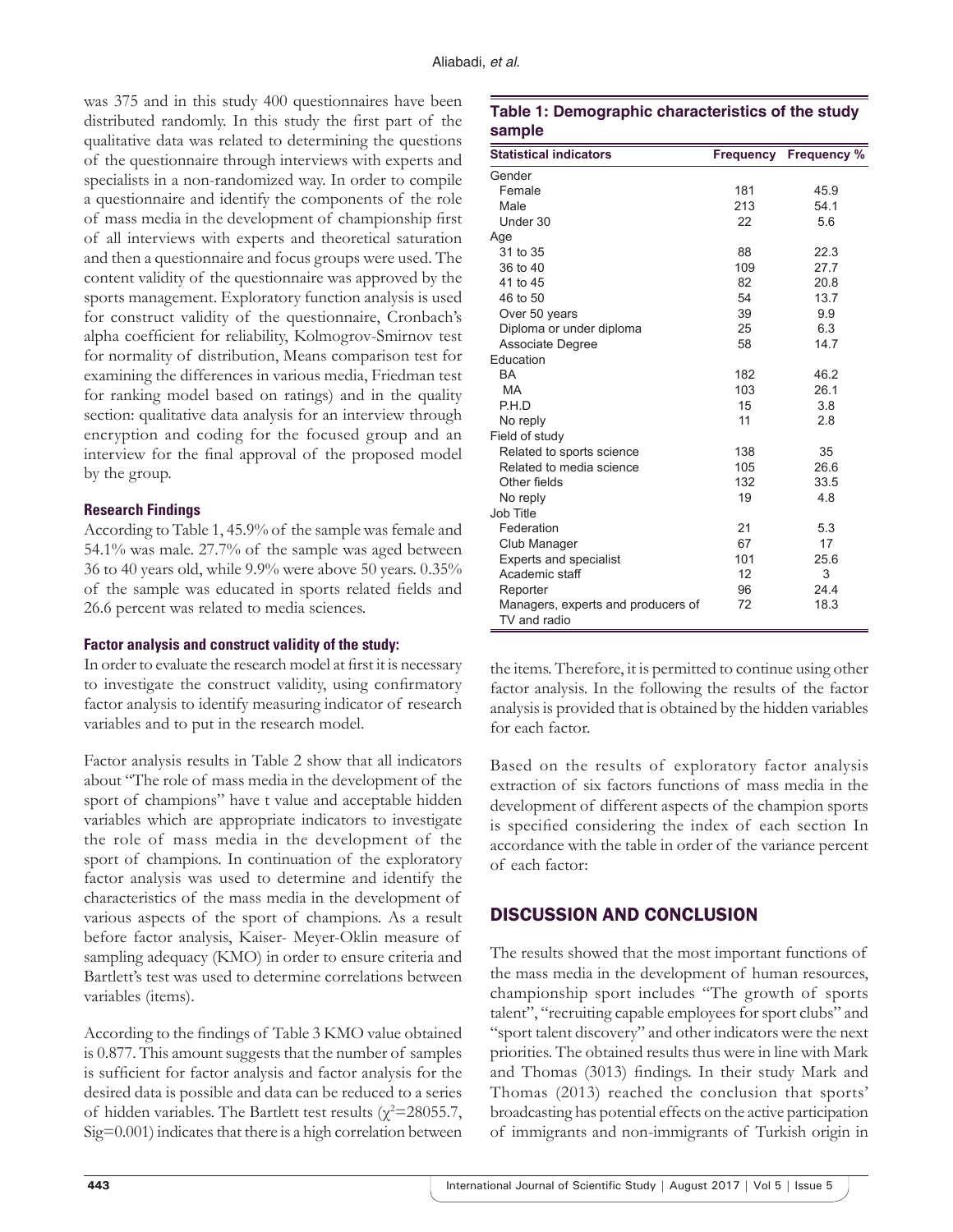| Questionnaire                                                                | Q              | <b>Hidden</b><br>variable |                          | Questionnaire                                                             | Q               | <b>Hidden</b><br>variable | т     | Questionnaire                                                             | Q               | <b>Hidden</b><br>variable |        |
|------------------------------------------------------------------------------|----------------|---------------------------|--------------------------|---------------------------------------------------------------------------|-----------------|---------------------------|-------|---------------------------------------------------------------------------|-----------------|---------------------------|--------|
| The role of mass<br>media in the<br>development of the<br>sport of champions | Q1             | 0.52                      | $\overline{\phantom{0}}$ | The role of mass media<br>in the development of<br>the sport of champions | Q16             | 0.778                     | 10.76 | The role of mass media<br>in the development of<br>the sport of champions | Q <sub>31</sub> | 0.629                     | 9.576  |
|                                                                              | Q <sub>2</sub> | 0.614                     | 9.442                    |                                                                           | Q17             | 0.722                     | 10.35 |                                                                           | Q <sub>32</sub> | 0.684                     | 10.053 |
|                                                                              | Q3             | 0.603                     | 9.338                    |                                                                           | Q18             | 0.679                     | 10.02 |                                                                           | Q <sub>33</sub> | 0.595                     | 9.262  |
|                                                                              | Q4             | 0.61                      | 9.403                    |                                                                           | Q19             | 0.692                     | 10.12 |                                                                           | Q <sub>34</sub> | 0.518                     | 8.286  |
|                                                                              | Q5             | 0.61                      | 9.408                    |                                                                           | Q20             | 0.649                     | 9.755 |                                                                           | Q <sub>35</sub> | 0.533                     | 8.618  |
|                                                                              | Q6             | 0.641                     | 9.685                    |                                                                           | Q <sub>21</sub> | 0.769                     | 10.69 |                                                                           | Q36             | 0.555                     | 8.86   |
|                                                                              | Q7             | 0.655                     | 9.814                    |                                                                           | Q22             | 0.721                     | 10.34 |                                                                           | Q <sub>37</sub> | 0.557                     | 8.862  |
|                                                                              | Q8             | 0.501                     | 8.269                    |                                                                           | Q <sub>23</sub> | 0.78                      | 10.77 |                                                                           | Q38             | 0.668                     | 9.919  |
|                                                                              | Q9             | 0.67                      | 9.938                    |                                                                           | Q24             | 0.721                     | 10.35 |                                                                           | Q39             | 0.635                     | 9.633  |
|                                                                              | Q10            | 0.659                     | 9.847                    |                                                                           | Q <sub>25</sub> | 0.71                      | 10.26 |                                                                           | Q40             | 0.682                     | 10.04  |
|                                                                              | Q11            | 0.716                     | 10.31                    |                                                                           | Q26             | 0.687                     | 10.08 |                                                                           | Q41             | 0.7                       | 10.19  |
|                                                                              | Q12            | 0.679                     | 10.01                    |                                                                           | Q27             | 0.682                     | 10.04 |                                                                           | Q42             | 0.676                     | 9.988  |
|                                                                              | Q13            | 0.66                      | 9.875                    |                                                                           | Q28             | 0.677                     | 9.993 |                                                                           | Q43             | 0.686                     | 10.07  |
|                                                                              | Q14            | 0.82                      | 11.03                    |                                                                           | Q29             | 0.679                     | 10.01 |                                                                           | Q44             | 0.699                     | 10.18  |
|                                                                              | Q15            | 0.717                     | 10.32                    |                                                                           | Q30             | 0.671                     | 9.947 |                                                                           | Q45             | 0.513                     | 8.399  |

| Table 2: Results of confirmatory factor analysis (validity) questionnaire, the role of mass media in the |  |  |  |
|----------------------------------------------------------------------------------------------------------|--|--|--|
| development of the sport of champions                                                                    |  |  |  |

| <b>Table3: Bartlett and KMO test results</b>               |                                                                       |                         |  |  |  |
|------------------------------------------------------------|-----------------------------------------------------------------------|-------------------------|--|--|--|
| Kaiser- Meyer-Oklin (KMO) (Adequacy of the sample<br>size) |                                                                       | 0.877                   |  |  |  |
| Bartlett's test of sphericity                              | $(^{2}\chi)$ Chi-square value<br>Release degree<br>Significance level | 28055.7<br>990<br>0.001 |  |  |  |

recreational and competitive sports of Germany. In order o to develop sports need appropriate manpower. Some of the topics that are discussed in this matter are system of qualifying conditions, choosing the best, and improving cultural and professional volunteers (complimentarily and educationally). The results showed that the most important functions of the mass media in the development of sport and financial resources includes "Encouraging banking facilities to invest in sport", "Marketing and attracting sponsors", and "Raising money and reducing Federation dependence to the state budget" and other indicators were the next priorities. The obtained results of the investigation were in line with the findings of Abdavi (2016), Khaledian et al (2013), Zahrabi and Sabouni (2012) and Zhang et al. (2010). Abdavi (2016) concluded that there is a strong positive relationship between the role of media marketing variable and the development of championship sport variable. Khaledian et al (2013) also found that the mass media play an important role in the development and strengthening of Sports Economics. Also, Banar et al (2012) stated that one of the obstacles to the development of women's professional sport in Gilan Province is insufficient media attention. They argue that by improving media coverage of women's sport attracting sponsors and athletes and reducing the economic problems can partly be provided. Zahrabi and Sabouni (2012) stated that mass

media play a major role in attracting financial resources in championship sports by attracting sport sponsors. Zhang et al (2010) also confirmed that mass media plays an important and effective role in attracting customers and fans for the Women's Professional Basketball League of America. One of the factors in order to achieve rapid and continuous economic growth is the country's financial development which can play an important role. On a smaller scale it can be stated that organizations cannot survive without access to adequate financial resources. The situation is the same in sports organizations. Implementing plans and sport programs needs financial resources, so financial resource is of utmost importance. The results showed that the most important functions of the mass media in the development of championship sport facilities and infrastructure includes "The establishment of a comprehensive and integrated planning system in sports", "Development and support of clubs and sport facilities", "Setting up and mechanizing ]information systems in sports" and other indicators were the next priorities. Obtained results were in line with the results obtained by Zahrabi and Sabouni (2012). Zahrabi and Sabouni (2012) stated that mass media play a vital role in attracting private sources of finance for championship sports by attracting sport sponsors, encourage individuals and companies to participate in the privatization of sports. These resources can be the main sources for the development of sports facilities and infrastructure. It is necessary to develop and support the clubs and sport facilities such as making and broadcasting programs on various media, especially on TV in order to have more support in the construction and equipping of sports facilities and encouraging sponsors to build and equip sporting venues. Government regulations,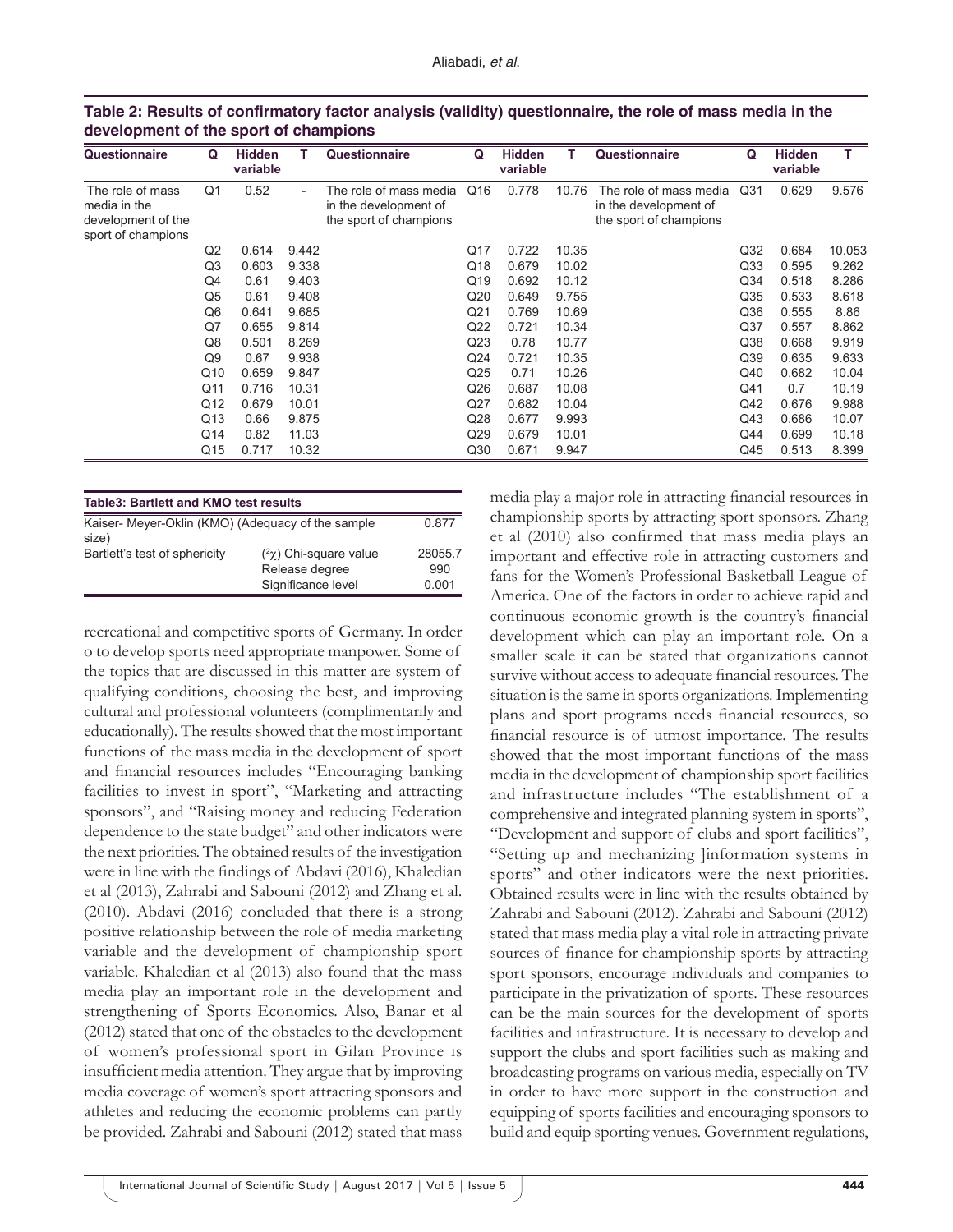#### **Table 4: Functions of the mass media in the development of the champion sport**

| <b>Item</b>                                                                                              | <b>Question Factors</b><br>number |                                                                                                      |
|----------------------------------------------------------------------------------------------------------|-----------------------------------|------------------------------------------------------------------------------------------------------|
| Discovering and employing sports talent                                                                  | Q30                               | Function media in the development of human<br>resource champion sport                                |
| Development of sports talent                                                                             | Q31                               |                                                                                                      |
| Employing young athletes in professional teams                                                           | Q <sub>32</sub>                   |                                                                                                      |
| Recruiting capable staff in clubs                                                                        | Q <sub>33</sub>                   |                                                                                                      |
|                                                                                                          | Q34                               |                                                                                                      |
| Paying attention to specialists in professional clubs                                                    |                                   |                                                                                                      |
| Employing volunteers, especially in the field of sports coaching                                         | Q <sub>35</sub>                   |                                                                                                      |
| Improving the distribution of human resources                                                            | Q36                               |                                                                                                      |
| Promote meritocracy in the field of sport management                                                     | Q <sub>37</sub>                   |                                                                                                      |
| Special support of injured or disabled athletes                                                          | Q38                               |                                                                                                      |
| Diversify the sources of income of championship                                                          | Q <sub>1</sub>                    | The function of the media in development<br>financial resource for championship sport                |
| Promote the development of the private sector for investment                                             | Q2                                |                                                                                                      |
| Encourage bank loan to invest in sport                                                                   | Q <sub>3</sub>                    |                                                                                                      |
| Marketing and attracting financial supporter                                                             | Q4                                |                                                                                                      |
| Raise money and reduce Federation dependence to the state budget                                         | Q <sub>5</sub>                    |                                                                                                      |
| Improved economic and monetize perspective of federation activities with marketing<br>and business plans | Q <sub>6</sub>                    |                                                                                                      |
| Increase in television rights and its financial resources                                                | Q7                                |                                                                                                      |
| Promotion of sport facilities on religious occasions and celebrations                                    | Q8                                |                                                                                                      |
|                                                                                                          |                                   |                                                                                                      |
| Attracting the participation of community and public donations                                           | Q <sub>9</sub>                    |                                                                                                      |
| Cultural development joint exploitation                                                                  | Q <sub>22</sub>                   | Function of mass media in the development<br>of sports facilities and Championship<br>infrastructure |
| Commissioning and mechanization of information systems in sports                                         | Q23                               |                                                                                                      |
| Development and support of clubs and sport facilities                                                    | Q24                               |                                                                                                      |
| Supply per capita and fair distribution of spaces and sport facilities                                   | Q <sub>25</sub>                   |                                                                                                      |
| Establishing a comprehensive and integrated planning in sport facilities                                 | Q <sub>26</sub>                   |                                                                                                      |
| Increasing the per capita of sports area                                                                 | Q27                               |                                                                                                      |
|                                                                                                          | Q28                               |                                                                                                      |
| Sports institutions in education organizations, universities, and municipalities                         |                                   |                                                                                                      |
| Using capability of devotees and donors for championship sport clubs                                     | Q29                               |                                                                                                      |
| Increase research and development in the field of sport                                                  | Q39                               | Function of mass media in the development<br>of championship                                         |
| Professional and scientific innovation in the field of sport                                             | Q40                               |                                                                                                      |
| Increase knowledge and understanding of championship sport                                               | Q41                               |                                                                                                      |
| The use of new technologies in education and promoting the championship sport                            | Q42                               |                                                                                                      |
| Providing modern scientific methods of training and improve training and workout at<br>the gym           | Q43                               |                                                                                                      |
| Promote academic and research programs in sport development                                              | Q44                               |                                                                                                      |
| Science and Sports TV programs                                                                           | Q45                               |                                                                                                      |
| Publish ethics news                                                                                      | Q10                               | Functioning of mass media in the<br>development of legal environment in                              |
|                                                                                                          |                                   | championship                                                                                         |
| Considering fair play and promote it                                                                     | Q11                               |                                                                                                      |
| Prevent the spread of social disorder and unwanted behavior in sport environments                        | Q12                               |                                                                                                      |
| Refrain from violating legal norms in championship sport                                                 | Q13                               |                                                                                                      |
| Familiarizing coaches, athletes and referees in the field of sports law                                  | Q14                               |                                                                                                      |
| Respect the environment and green marketing rights                                                       | Q15                               |                                                                                                      |
| Develop effective new approaches and key organizations in the country to promote                         | Q16                               | Functioning of mass media in the                                                                     |
| championship sport                                                                                       |                                   | development of athletic sports                                                                       |
| Promote volunteerism in championship sport                                                               | Q17                               |                                                                                                      |
| Special attention to creating a culture in children and adolescents                                      | Q18                               |                                                                                                      |
| Sense of responsibility for big and small events according to the culture and                            | Q19                               |                                                                                                      |
| interests of the community                                                                               |                                   |                                                                                                      |
| Interest and positive attitude of families for their children's activities in championship               | Q <sub>20</sub>                   |                                                                                                      |
| sports                                                                                                   |                                   |                                                                                                      |
| Eliminate social and cultural barriers for women to participate in championship<br>sports                | Q <sub>21</sub>                   |                                                                                                      |

in this regard can be useful such as tax exemptions for companies investing in sport that was beyond this research and will not be discussed. The results showed that the most important functions of the mass media in the development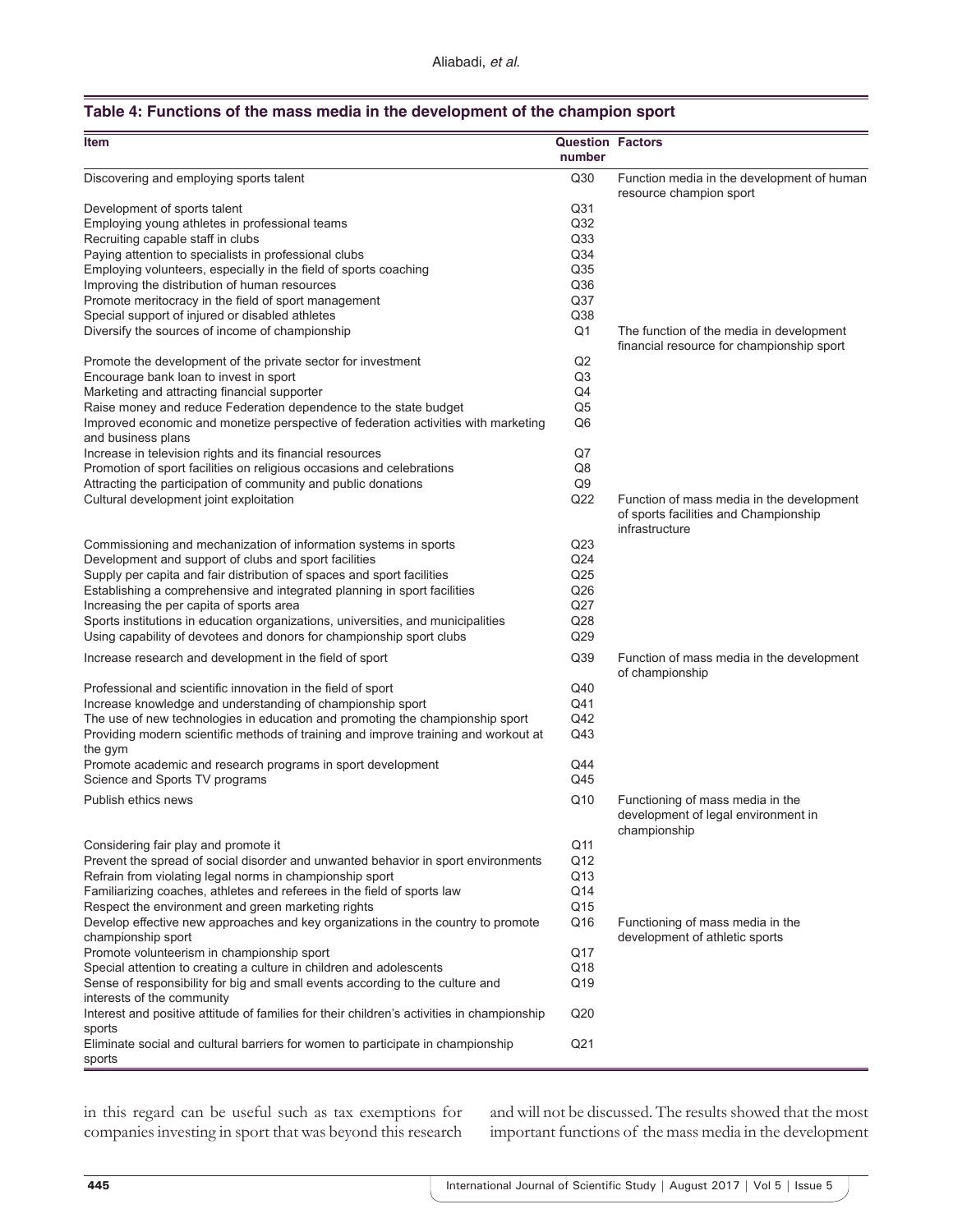of scientific and research environment in championship sport is contains "Taking advantage of new technologies in education to promote championship sport", "Providing modern and scientific training methods and improving the educational process in the clubs", "scientific and sports TV programs " and other indicators were the next priorities. Obtained results were in line with the findings of Keshavarz (2002), Khaledian et al (2013) and Ballard et al (2009). Keshavarz (2002) concluded that using the media and through distance learning can lead to students learning. In this regard, Ballard et al (2009) also stated that the use of mass media is responsible for a certain level of training. In fact, regular media use and watch (TV-DVD) is really the best director for training. Khaledian et al (2013) also found that mass media is important in promoting education and providing criticism and dialogue. Usually modeling process in people is created through broadcasting sports events through the mass media, and the possibility of encouraging a child to exercise increased and creates motivations that will turn him into a national and international champion. Also, with the development and upgrading technology on mass media the latest news and scientific information in all fields such as sports can be accessed and coaches can promote their academic level in relation to many cases like different technical and tactical methods in sports. Therefore, it seems logical that mass media plays an important role in promoting scientific and research environment to develop championship sport. The results showed that the most important functions of the mass media in the development of the legal environment of championship sport including "Green marketing and the environment rights ", "Considering the principles of fair play and promoting them ", "The publication of ethics news" and other indicators were the next priorities. Obtained Results were in line with the result achieved by Khaledian et al (2013). Khaledian et al (2013) found that mass media plays an important role in alerting, notifying, and clarifying responsible sports institutions. Organizations cannot be assumed in an indoor environment because they interact with their environment and are affected by it, so qualified managers are aware and studied its importance and spare no effort to provide the environment in the course of organizational goals and the opportunities within it and also to reduce or eliminate all the environmental threats. Considering the association of mass media it can be seen that this media can affect the legal environment for the development of championship sports through affecting and being affected because it will be possible only by the role of informing and training of the mass media. Media can easily provide improved and developed legal environment for championships and build a culture and good morals among the public only by promoting news of ethical principles and the principle of fair play. Also,

due to the popularity of professional athletes, the media can attempt to do appropriate advertisements in various fields like protecting the environment, fighting poverty and injustice, fight against racism, etc. The obtained result is about the impact of mass media on the development of sports legal environment, which seems logical and acceptable. The results showed that the most important functions of the mass media in the development of championship sports environment includes "The sense of responsibility for events small and large scale events in accordance with the culture and interests of the community"," special attention to creating a culture in children and adolescents ", "the interest and positive attitude of families for their children's activities in championship level" and other indicators were the next priorities. The result of the investigation was in line with Abdavi (2016), Rastegar (2015), Khaledian et al (2013), Rajabi (2013), Honary et al. (2011), Moradi (2010) and Simon and Maeda (2014) and was not in line with the results obtained by Hematinezhad et al (2016). Abdavi (2016) concluded that there is a strong positive relationship between the educational role variables and the role of media informing and also championship sport development variables. Rastegar (2015) also found that there is a relationship between the role of information and IRIB building a culture with the development of public sport. In the results obtained by Khaledian et al (2013) it was concluded that mass media influence public opinion, and plays an important role in the realization process of sports functions, including modeling of athletes, laying the groundwork in order to development sports culture, developing social cohesion and intercultural communication, development of sports culture, and publicizing it in society. Rajabi (2013) found that there is a significant relationship between the roles of notifying, community involvement and educational media to promote a culture of championship sport. The media discourse is another important function in the field of sport which can be apparent in a sense of responsibility of the media for small and large events appropriate to the culture and interests of the community. The dialogue around topics were sports and social cohesion, sport and health, sports and world peace, the role of sport in promoting social communication and etc. Sports functions including role modeling of sport heroes, creating a lively social and public excitement and leisure time, strengthening social solidarity or building infrastructure for the development of sports and cultural relations, social and intercultural communication, strengthen the economy, sports, strengthening public ethics, social participation and sport culture in society and the promotion of sports in the country through information and awareness, culture, sports generalization, education, preparing the ground for criticism and dialogue, transparency institutions in charge of sports, social participation can help to develop the